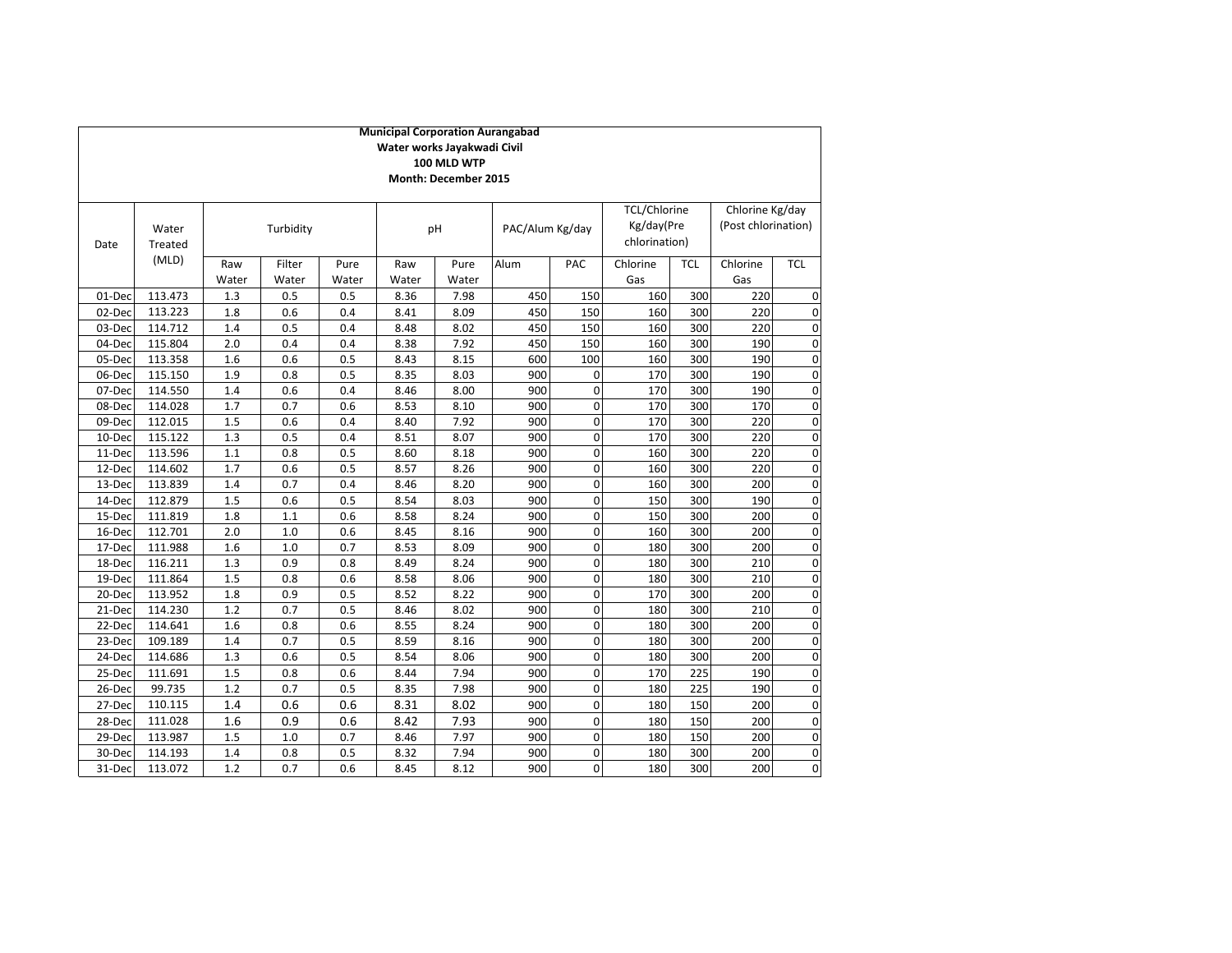|        |                  |              |                 |               | <b>Municipal Corporation Aurangabad</b> | Water works Jayakwadi Civil<br>56 MLD WTP<br>Month: December 2015 |      |                  |                                                    |            |                                        |             |
|--------|------------------|--------------|-----------------|---------------|-----------------------------------------|-------------------------------------------------------------------|------|------------------|----------------------------------------------------|------------|----------------------------------------|-------------|
| Date   | Water<br>Treated |              | Turbidity       |               |                                         | pH                                                                |      | PAC/Alum Kg/day  | <b>TCL/Chlorine</b><br>Kg/day(Pre<br>chlorination) |            | Chlorine Kg/day<br>(Post chlorination) |             |
|        | (MLD)            | Raw<br>Water | Filter<br>Water | Pure<br>Water | Raw<br>Water                            | Pure<br>Water                                                     | Alum | PAC              | Chlorine<br>Gas                                    | <b>TCL</b> | Chlorine<br>Gas                        | <b>TCL</b>  |
| 01-Dec | 30.927           | 9.3          | 0.7             | 0.5           | 8.30                                    | 7.53                                                              | 480  | $\mathbf 0$      | 80                                                 | 250        | 100                                    | $\mathbf 0$ |
| 02-Dec | 38.095           | 5.5          | 0.6             | 0.4           | 8.23                                    | 7.89                                                              | 480  | $\mathbf 0$      | 80                                                 | 150        | 110                                    | 200         |
| 03-Dec | 41.050           | 5.0          | 0.8             | 0.5           | 8.29                                    | 7.67                                                              | 320  | $\boldsymbol{0}$ | 80                                                 | 150        | 110                                    | 50          |
| 04-Dec | 41.050           | 18.0         | 0.7             | 0.6           | 8.32                                    | 7.71                                                              | 240  | $\mathbf 0$      | 80                                                 | 150        | 110                                    | O           |
| 05-Dec | 39.475           | 6.3          | 0.8             | 0.4           | 8.36                                    | 7.74                                                              | 240  | $\mathbf 0$      | 80                                                 | 150        | 100                                    | O           |
| 06-Dec | 38.312           | 6.8          | 0.6             | 0.5           | 8.26                                    | 7.80                                                              | 240  | $\mathbf 0$      | 80                                                 | 150        | 110                                    | $\mathbf 0$ |
| 07-Dec | 39.222           | 6.1          | 0.7             | 0.5           | 8.38                                    | 7.67                                                              | 240  | $\mathbf 0$      | 80                                                 | 150        | 120                                    | O           |
| 08-Dec | 41.050           | 4.3          | 0.5             | 0.4           | 8.41                                    | 7.72                                                              | 240  | $\mathbf 0$      | 80                                                 | 150        | 120                                    | 50          |
| 09-Dec | 39.550           | 5.5          | 0.6             | 0.5           | 8.29                                    | 7.65                                                              | 340  | $\mathbf 0$      | 80                                                 | 150        | 110                                    | O           |
| 10-Dec | 38.150           | 9.2          | 0.8             | 0.6           | 8.38                                    | 7.72                                                              | 340  | $\mathbf 0$      | 80                                                 | 150        | 110                                    | 0           |
| 11-Dec | 38.275           | 6.5          | 0.9             | 0.4           | 8.32                                    | 7.68                                                              | 240  | $\mathbf 0$      | 80                                                 | 150        | 110                                    | 50          |
| 12-Dec | 38.470           | 4.7          | 0.7             | 0.6           | 8.36                                    | 7.56                                                              | 240  | $\boldsymbol{0}$ | 80                                                 | 150        | 110                                    | 0           |
| 13-Dec | 40.050           | 5.1          | 0.9             | 0.5           | 8.30                                    | 7.69                                                              | 340  | $\mathbf 0$      | 70                                                 | 150        | 110                                    | $\mathbf 0$ |
| 14-Dec | 39.275           | 7.4          | 0.8             | 0.5           | 8.42                                    | 7.83                                                              | 240  | $\mathbf 0$      | 70                                                 | 150        | 120                                    | O           |
| 15-Dec | 39.025           | 6.3          | 1.0             | 0.8           | 8.38                                    | 7.80                                                              | 240  | $\boldsymbol{0}$ | 70                                                 | 150        | 120                                    | O           |
| 16-Dec | 39.800           | 8.6          | 1.6             | 0.7           | 8.35                                    | 7.73                                                              | 340  | $\boldsymbol{0}$ | 70                                                 | 150        | 120                                    | O           |
| 17-Dec | 39.012           | 5.3          | 1.8             | 0.8           | 8.32                                    | 7.78                                                              | 340  | $\mathbf 0$      | 70                                                 | 100        | 130                                    | 0           |
| 18-Dec | 39.525           | 8.1          | 1.2             | 0.9           | 8.43                                    | 7.70                                                              | 320  | $\mathbf 0$      | 70                                                 | 100        | 120                                    | 0           |
| 19-Dec | 39.025           | 5.1          | 1.3             | 0.8           | 8.34                                    | 7.67                                                              | 360  | $\mathbf 0$      | 70                                                 | 100        | 130                                    | O           |
| 20-Dec | 39.300           | 5.7          | 1.0             | 0.6           | 8.26                                    | 7.88                                                              | 360  | $\mathbf 0$      | 70                                                 | 100        | 120                                    | 0           |
| 21-Dec | 39.837           | 9.4          | 1.1             | 0.5           | 8.39                                    | 7.62                                                              | 360  | $\mathbf 0$      | 70                                                 | 100        | 130                                    | 0           |
| 22-Dec | 38.775           | 5.5          | 1.0             | 0.7           | 8.45                                    | 7.69                                                              | 360  | $\mathbf 0$      | 70                                                 | 100        | 130                                    | $\mathbf 0$ |
| 23-Dec | 39.300           | 7.2          | 1.2             | 0.8           | 8.48                                    | 7.73                                                              | 360  | $\mathbf 0$      | 70                                                 | 100        | 130                                    | $\mathbf 0$ |
| 24-Dec | 41.050           | 8.5          | 1.6             | 0.5           | 8.51                                    | 7.77                                                              | 360  | $\pmb{0}$        | 70                                                 | 100        | 130                                    | O           |
| 25-Dec | 40.325           | 9.6          | 1.4             | 0.8           | 8.32                                    | 7.64                                                              | 360  | $\mathbf 0$      | 70                                                 | 100        | 130                                    | 0           |
| 26-Dec | 39.050           | 3.4          | 1.1             | 0.6           | 8.26                                    | 7.58                                                              | 320  | $\mathbf 0$      | 70                                                 | 100        | 130                                    | O           |
| 27-Dec | 37.155           | 4.0          | 1.2             | 0.7           | 8.22                                    | 7.76                                                              | 360  | $\mathbf 0$      | 70                                                 | 75         | 130                                    | 0           |
| 28-Dec | 41.050           | 9.6          | 1.0             | 0.8           | 8.30                                    | 7.62                                                              | 280  | $\mathbf 0$      | 70                                                 | 100        | 140                                    | 0           |
| 29-Dec | 41.05            | 6.3          | 1.3             | 0.7           | 8.25                                    | 7.54                                                              | 280  | $\mathbf 0$      | 70                                                 | 50         | 140                                    | 0           |
| 30-Dec | 37.562           | 23.5         | 1.6             | 0.8           | 8.18                                    | 7.44                                                              | 280  | $\Omega$         | 70                                                 | 150        | 140                                    | 0           |
| 31-Dec | 39.272           | 4.3          | 1.0             | 0.6           | 8.36                                    | 7.86                                                              | 240  | $\Omega$         | 70                                                 | 150        | 150                                    | $\mathbf 0$ |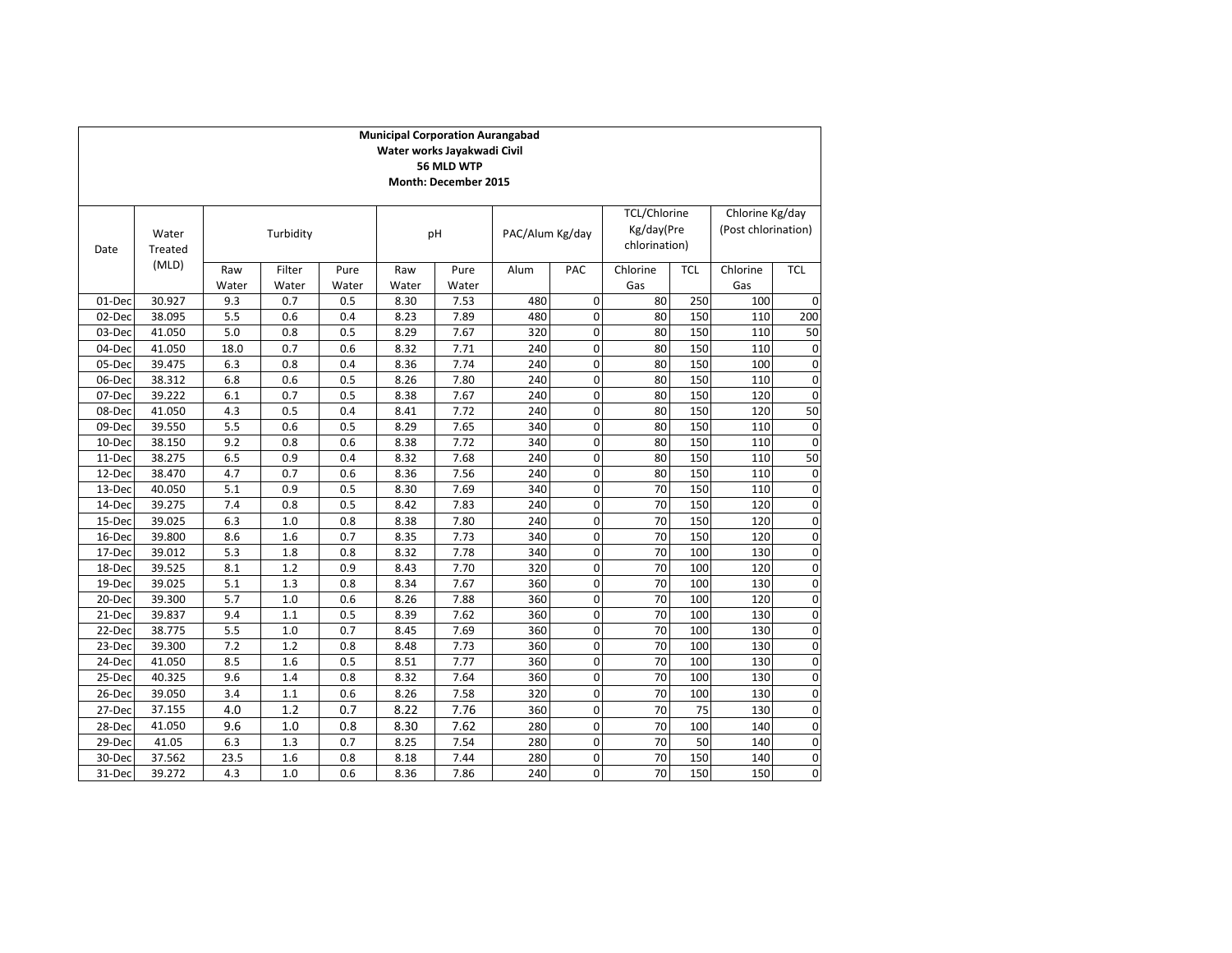G.Pz.P.,Pune-P/98-(1100 Pads)-6-13

# State / Regional / District / Sub Divisional Public Health Laboratory Autongebor

#### رح∳رال

Phone No.:  $0.240232926$ 

#### REPORT ON CHEMICAL EXAMINATION OF WATER FOR DRINKING PURPOSES

Date of Collection :- 38 | 12 | 15 Date of Receipt :- 28 | 12 | 15 Date of Examination :- 03 | 12 | 15 (All the Analytical Results are in mg./Litre except pH, Turbidity)

| Sr. No.      | <b>TEST PARAMETER</b>                  | Raw Water Filter Water<br>Karanja, Farola,<br>Farola, (56 mid)<br>Clear Clear |            | (3)                                           | <b>BIS Specification</b><br>10500: 2012<br><b>Normal Values</b> |                       |
|--------------|----------------------------------------|-------------------------------------------------------------------------------|------------|-----------------------------------------------|-----------------------------------------------------------------|-----------------------|
|              |                                        |                                                                               |            |                                               | Desirable<br>Limits                                             | Permissible<br>Limits |
| 1.           | Physical Appearance                    |                                                                               |            |                                               |                                                                 |                       |
| 2.           | Odour                                  | Odoustess!                                                                    | Odouzles   |                                               | Agreeable                                                       | Agreeable             |
| 3.           | Turbidity (as N.T.U.)                  | 1.23                                                                          | 1.01       |                                               | 1.0                                                             | $\degree$ 5.0         |
| 4.           | the fight is a<br>pH Value             | 2.50                                                                          | 7.76       |                                               | 6.5 to 8.5                                                      | No relaxation         |
| 5.           | Chlorides (as Cl)                      | 8s.0                                                                          | 25.6       |                                               | 250                                                             | 1000                  |
| 6.           | Nitrates (as NO <sub>2</sub> )         | 5.10                                                                          | 3.25<br>įn | $\frac{1}{4}$                                 | 45                                                              | No relaxation         |
| 7.           | Total Hardness (as CaCO <sub>3</sub> ) | $180 - C$                                                                     | 130.0      |                                               | 200                                                             | 600                   |
| 8.           | Alkalinity (as CaCO <sub>3</sub> )     | 350.0                                                                         | 100.0      |                                               | 200                                                             | 600                   |
| 9.           | <b>Total Dissolved Solids</b>          | 335.0                                                                         | $283 - 0$  |                                               | 500                                                             | 2000                  |
| 10.          | Iron (as Fe)                           | 0.02                                                                          | 0.01       |                                               | 0.3                                                             | No relaxation         |
| 11.          | Fluoride (as F)<br>, +                 | 0.03                                                                          | 0.02       |                                               | 1.0                                                             | 1.5                   |
| 12.          | Other Tests (if any)                   |                                                                               |            |                                               |                                                                 |                       |
| $-13. -$     |                                        |                                                                               |            |                                               |                                                                 |                       |
| 14.          | çk,                                    |                                                                               |            |                                               |                                                                 | 法缴制 绕针 锐              |
| 15.          |                                        |                                                                               |            |                                               |                                                                 |                       |
| $\cdot 16$ : |                                        |                                                                               | ă.         | and a substantial of the substantial property |                                                                 |                       |
| 17.          |                                        |                                                                               |            |                                               | $\sim$ $\sim$ $\sim$                                            |                       |
| 18.          | $\epsilon$                             | $\ddot{\phantom{0}}$<br>$\sim$ $ \sim$                                        |            | ×,<br>$\sim$ $\sim$                           |                                                                 | $\sim$ $\sim$         |
| 19.          |                                        |                                                                               |            |                                               |                                                                 |                       |
| 20.          |                                        |                                                                               |            |                                               | $\cdot$                                                         |                       |

· This report is restricted only for the Sample/s is Submitted to this Laboratory.

**Antifaction** Sample/s is / are not Collected by this Laboratory.

interdible in

Caust. LE meridan

 $-2.14$ 

 $[*P.T.O.*]$ 

( i 1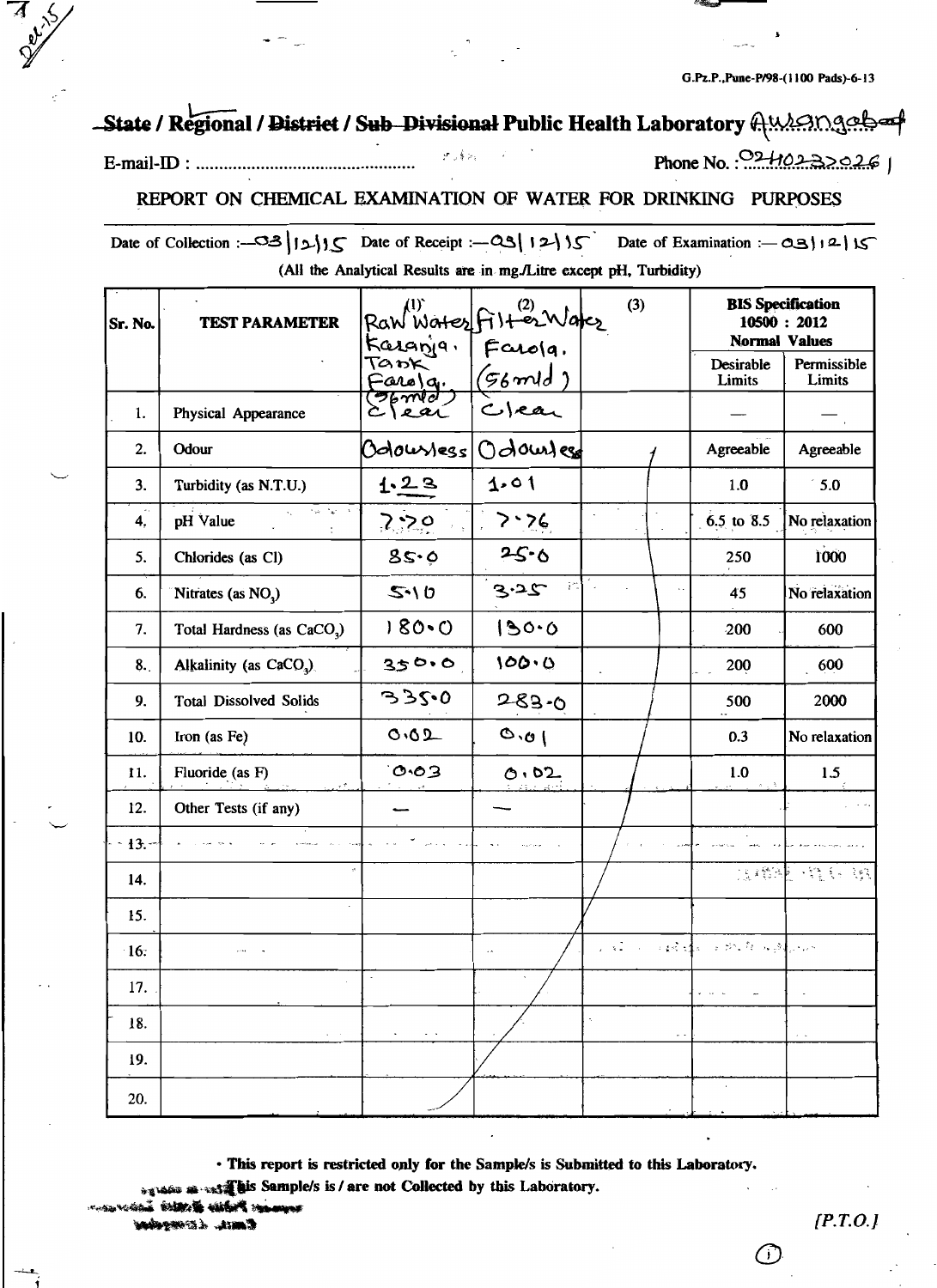|                        | <b>REMARKS</b>                                                                                                                                                                                           |                                                                                                                                                                                                                                                |
|------------------------|----------------------------------------------------------------------------------------------------------------------------------------------------------------------------------------------------------|------------------------------------------------------------------------------------------------------------------------------------------------------------------------------------------------------------------------------------------------|
| parameters only.       |                                                                                                                                                                                                          | A) Sample No. $(s)$ 2 is/are potable / chemically fit for drinking purpose on the basis of analysed                                                                                                                                            |
|                        | ascertaining it's bacteriological quality frequently or regularly.                                                                                                                                       | However, this / these water source/s can be used for drinking purpose only after proper treatment, disinfection and                                                                                                                            |
|                        |                                                                                                                                                                                                          | B) Sample No. (s) <u>21</u> Contains Turbichity is more terms desolvedble Cimits                                                                                                                                                               |
|                        |                                                                                                                                                                                                          | as per BIS specification 10500-2012                                                                                                                                                                                                            |
|                        |                                                                                                                                                                                                          |                                                                                                                                                                                                                                                |
|                        |                                                                                                                                                                                                          |                                                                                                                                                                                                                                                |
|                        | $\sum_{i=1}^{\lfloor \frac{n}{2}\rfloor} \frac{1}{\sqrt{1-\left(\frac{n}{2}\right)^{2}+\left(\frac{n}{2}\right)^{2}}} \leq \frac{1}{\sqrt{1-\left(\frac{n}{2}\right)^{2}+\left(\frac{n}{2}\right)^{2}}}$ |                                                                                                                                                                                                                                                |
| regularly.             |                                                                                                                                                                                                          | However, if there is no any other alternate source available nearby then this / these water Source/s can be used for<br>drinking purpose only after proper treatment, disinfection and ascertaining it's bacteriological quality frequently or |
|                        |                                                                                                                                                                                                          | C) Sample No. (s) 1 Contains TULBIdity is more than desisable                                                                                                                                                                                  |
|                        |                                                                                                                                                                                                          | Umits de per BIS Specification 10500-2012.                                                                                                                                                                                                     |
|                        |                                                                                                                                                                                                          |                                                                                                                                                                                                                                                |
|                        |                                                                                                                                                                                                          |                                                                                                                                                                                                                                                |
|                        |                                                                                                                                                                                                          |                                                                                                                                                                                                                                                |
|                        |                                                                                                                                                                                                          |                                                                                                                                                                                                                                                |
| parameters only.       |                                                                                                                                                                                                          | . Hence, this / these water Source/s is / are chemically non-potable / unfit for drinking purpose on the basis of analysed                                                                                                                     |
| <u>HEALTH SERVICES</u> |                                                                                                                                                                                                          | No. $7023$                                                                                                                                                                                                                                     |
|                        |                                                                                                                                                                                                          | $8 - 12 - 15$<br>Date :-                                                                                                                                                                                                                       |
|                        | Forwarded With Compliments To: Section Engineer                                                                                                                                                          |                                                                                                                                                                                                                                                |
|                        |                                                                                                                                                                                                          | Fifter plant centre-farola.                                                                                                                                                                                                                    |
|                        | <u>Amongabad.</u>                                                                                                                                                                                        |                                                                                                                                                                                                                                                |
|                        |                                                                                                                                                                                                          | With reference to letter No.: $MCA[WE F.F.F  129115$ Dated: $OS 1213$                                                                                                                                                                          |
| Fees Rs.:              |                                                                                                                                                                                                          |                                                                                                                                                                                                                                                |
| Receipt No. and Date:  |                                                                                                                                                                                                          |                                                                                                                                                                                                                                                |
|                        | (2)                                                                                                                                                                                                      |                                                                                                                                                                                                                                                |
|                        |                                                                                                                                                                                                          |                                                                                                                                                                                                                                                |

 $\label{eq:2.1} \begin{array}{ccccc} \mathcal{P} & & \mathcal{P} & & \mathcal{P} & \mathcal{P} \\ & & \ddots & & \ddots & \ddots \\ & & & \ddots & & \ddots & \ddots \end{array}$ 

 $\overline{\mathbf{c}}$ 

 $\ddot{\phantom{0}}$ 

 $\ddot{ }$ 

 $\bar{ }$ 

ł,

 $\dagger$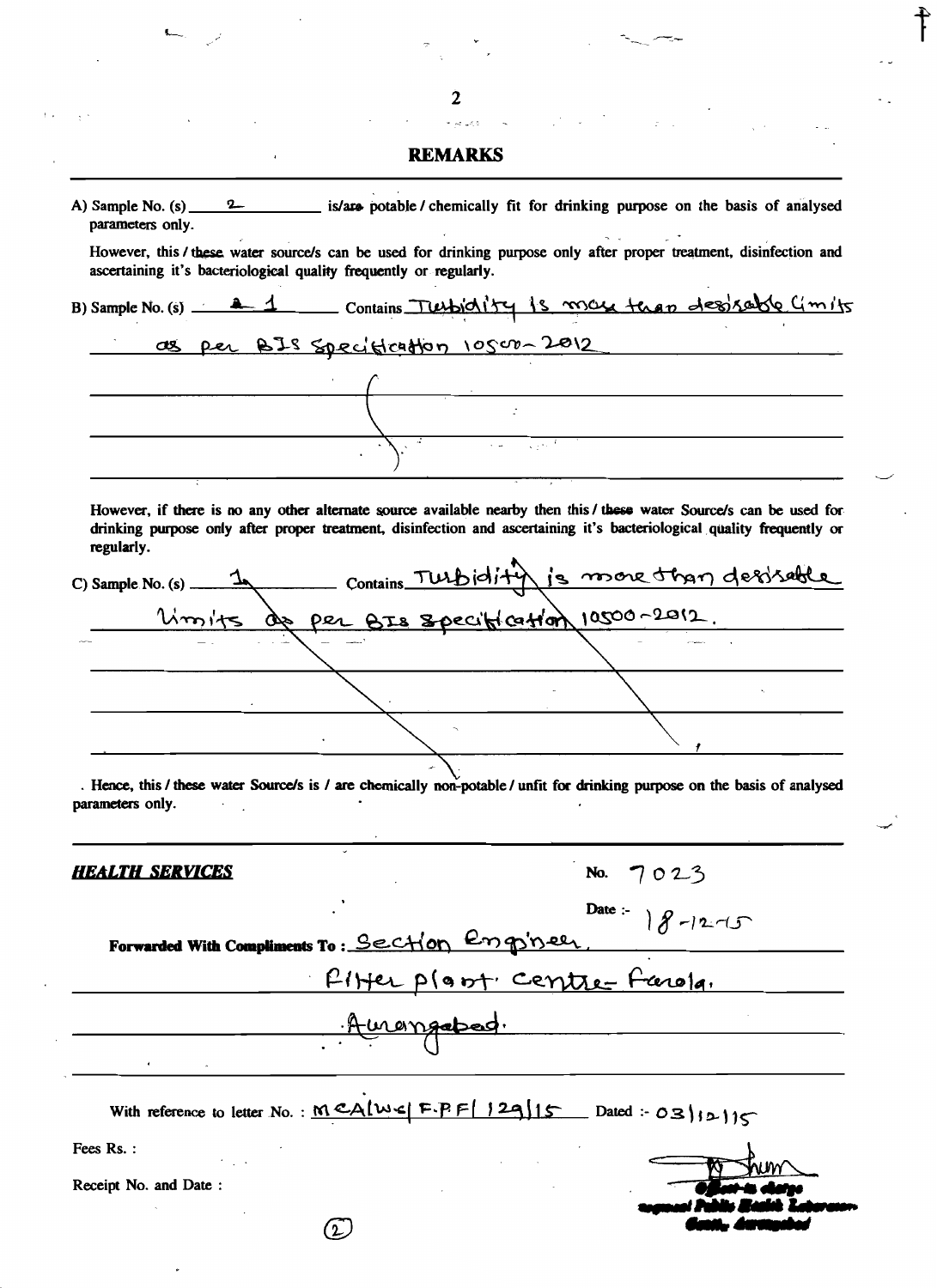Phone No.: 02402

## -State / Regional / District / Sub Divisional Public Health Laboratory

#### 

 $^{\prime}$  [

#### REPORT ON CHEMICAL EXAMINATION OF WATER FOR DRINKING PURPOSES

Date of Collection :-  $(4)(2))$   $\zeta$  Date of Receipt :-  $14)(2)(3)$  Date of Examination :-  $14)(2)(3)$ (All the Analytical Results are in mg./Litre except pH, Turbidity)

| Sr. No. | <b>TEST PARAMETER</b>                  | (1)                                                            | (2)               | (3)                     | <b>BIS</b> Specification<br>10500: 2012<br><b>Normal Values</b> |                       |  |
|---------|----------------------------------------|----------------------------------------------------------------|-------------------|-------------------------|-----------------------------------------------------------------|-----------------------|--|
|         |                                        | Row Work Pure Work<br>KaranjaTan Feargig<br>Ferrola; (100 mil) |                   |                         | Desirable<br>Limits                                             | Permissible<br>Limits |  |
| 1.      | Physical Appearance                    | Clear                                                          | متعقل             |                         |                                                                 |                       |  |
| 2.      | Odour                                  |                                                                | Odourless Odoutes |                         | Agreeable                                                       | Agreeable             |  |
| 3.      | Turbidity (as N.T.U.)                  | 1.56                                                           | 106               |                         | 1.0                                                             | 5.0                   |  |
| 4.      | pH Value                               | $7 - 84$                                                       | $7 - 90$          | $\epsilon_{\rm{in}}$    | 6.5 to $8.5$                                                    | No relaxation         |  |
| 5.      | Chlorides (as Cl)                      | 0.22                                                           | $50 - 0$          |                         | 250                                                             | 1000                  |  |
| 6.      | Nitrates (as NO <sub>2</sub> )         | 4.50                                                           | 2.29              |                         | 45                                                              | No relaxation         |  |
| 7.      | Total Hardness (as CaCO <sub>3</sub> ) | 110.0                                                          | 80.0              |                         | 200                                                             | 600                   |  |
| 8.      | Alkalinity (as CaCO <sub>v</sub> )     | 140.0                                                          | 120.0             |                         | 200                                                             | 600                   |  |
| 9.      | <b>Total Dissolved Solids</b>          | 250.0                                                          | 210.0             |                         | 500                                                             | 2000                  |  |
| 10.     | Iron (as Fe)                           | 0.06                                                           | 0.04              |                         | 0.3                                                             | No relaxation         |  |
| 11.     | Fluoride (as F)                        | 0.04                                                           | O(O)              |                         | 1.0                                                             | 1.5                   |  |
| 12.     | Other Tests (if any)                   |                                                                |                   |                         |                                                                 |                       |  |
| 13.     | $-1 - 1 - 1$                           |                                                                |                   |                         |                                                                 |                       |  |
| 14.     |                                        |                                                                |                   |                         | r na                                                            | 动手术 医绿                |  |
| 15.     |                                        |                                                                |                   |                         |                                                                 |                       |  |
| 16.     |                                        |                                                                |                   | $\tilde{\phantom{a}}$ . | $\sim$ $\sim$<br>$\epsilon$ . $\epsilon$                        | $z_{\rm{p}}$          |  |
| 17.     |                                        |                                                                |                   | $\ddot{\cdot}$          |                                                                 |                       |  |
| 18.     |                                        |                                                                |                   |                         |                                                                 |                       |  |
| 19.     |                                        |                                                                |                   | $\cdot$                 |                                                                 |                       |  |
| 20.     |                                        |                                                                |                   |                         |                                                                 |                       |  |

· This report is restricted only for the Sample/s is Submitted to this Laboratory.

at This Sample/s is / are not Collected by this Laboratory.

**San atta di** 

mat rea

 $[P.T.O.]$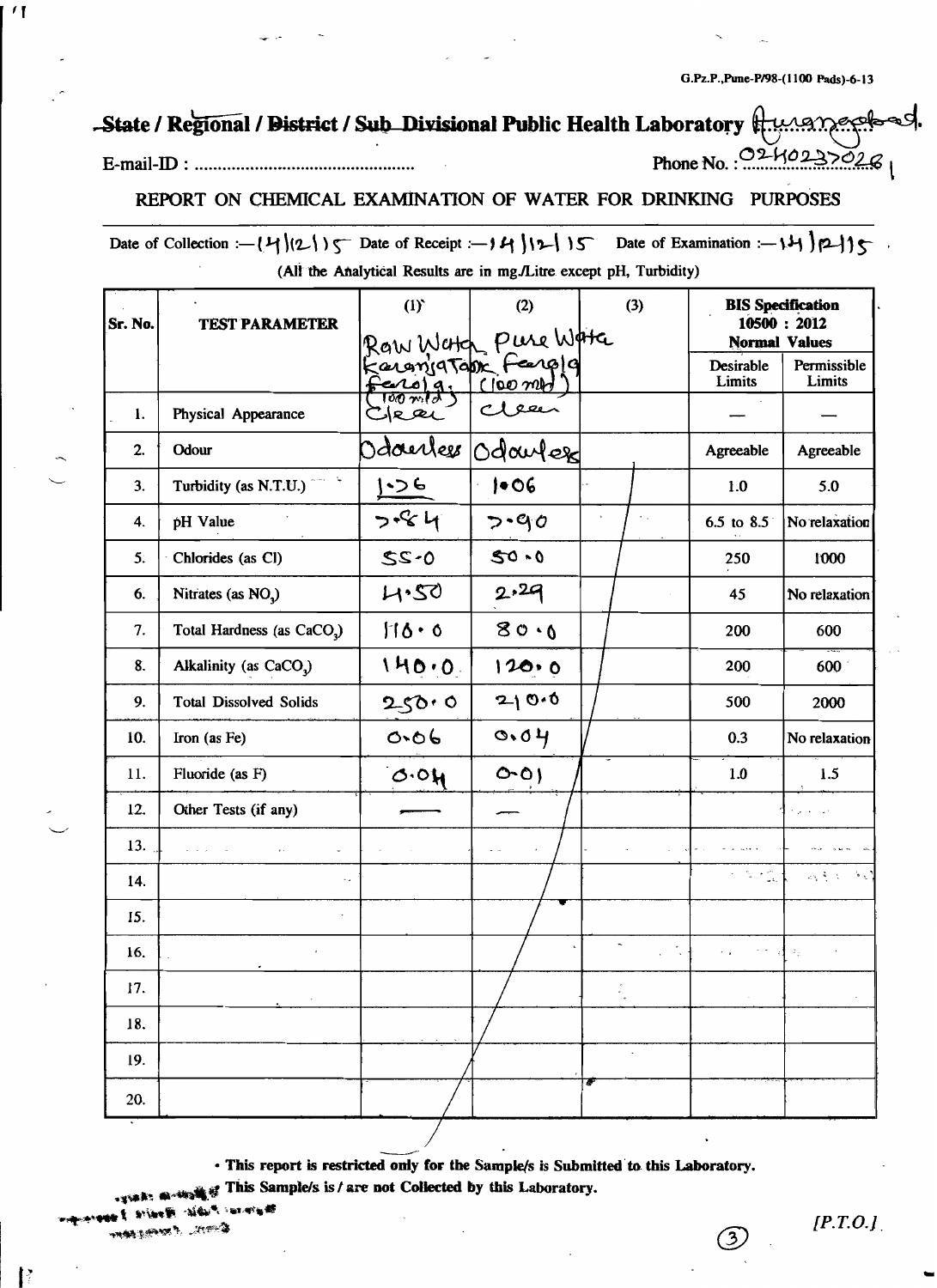| <b>REMARKS</b> |  |  |
|----------------|--|--|
|                |  |  |

| parameters only.                                                   |        | is/are potable/ chemically fit for drinking purpose on the basis of analysed                                                                                                                                                                                                                                                                                                                                                                                   |  |
|--------------------------------------------------------------------|--------|----------------------------------------------------------------------------------------------------------------------------------------------------------------------------------------------------------------------------------------------------------------------------------------------------------------------------------------------------------------------------------------------------------------------------------------------------------------|--|
| ascertaining it's bacteriological quality frequently or regularly. |        | However, this / these water source/s can be used for drinking purpose only after proper treatment, disinfection and                                                                                                                                                                                                                                                                                                                                            |  |
|                                                                    |        |                                                                                                                                                                                                                                                                                                                                                                                                                                                                |  |
|                                                                    |        | B) Sample No. (s) 1 Contains Tulby'dity 's more than.                                                                                                                                                                                                                                                                                                                                                                                                          |  |
| 2012                                                               |        |                                                                                                                                                                                                                                                                                                                                                                                                                                                                |  |
|                                                                    |        | <u> 1980 - Johann Barbara, martin amerikan basal dan berasal dan berasal dalam basal dalam basal dan berasal dan</u>                                                                                                                                                                                                                                                                                                                                           |  |
|                                                                    |        |                                                                                                                                                                                                                                                                                                                                                                                                                                                                |  |
| regularly.                                                         |        | However, if there is no any other alternate source available nearby then this / these water Source/s can be used for<br>drinking purpose only after proper treatment, disinfection and ascertaining it's bacteriological quality frequently or                                                                                                                                                                                                                 |  |
|                                                                    |        |                                                                                                                                                                                                                                                                                                                                                                                                                                                                |  |
|                                                                    |        |                                                                                                                                                                                                                                                                                                                                                                                                                                                                |  |
|                                                                    |        | $\mathcal{L}(\mathcal{A}) = \left\{ \begin{array}{ll} \mathcal{L}(\mathcal{A}) & \text{if} \; \mathcal{L}(\mathcal{A}) = \mathcal{L}(\mathcal{A}) \; \text{if} \; \mathcal{L}(\mathcal{A}) = \mathcal{L}(\mathcal{A}) \; \text{if} \; \mathcal{L}(\mathcal{A}) = \mathcal{L}(\mathcal{A}) \; \text{if} \; \mathcal{L}(\mathcal{A}) = \mathcal{L}(\mathcal{A}) \; \text{if} \; \mathcal{L}(\mathcal{A}) = \mathcal{L}(\mathcal{A}) \; \text{if} \; \mathcal{L}$ |  |
|                                                                    |        |                                                                                                                                                                                                                                                                                                                                                                                                                                                                |  |
|                                                                    |        |                                                                                                                                                                                                                                                                                                                                                                                                                                                                |  |
| parameters only.                                                   | Ť      | Hence, this / these water Source/s' is / are chemically non-potable / unfit for drinking purpose on the basis of analysed                                                                                                                                                                                                                                                                                                                                      |  |
| HEALTH_SERVICES                                                    |        | 7027                                                                                                                                                                                                                                                                                                                                                                                                                                                           |  |
|                                                                    |        | Date :- $8 - 12 - 15$                                                                                                                                                                                                                                                                                                                                                                                                                                          |  |
|                                                                    |        | Forwarded With Compliments To: Section Engineer                                                                                                                                                                                                                                                                                                                                                                                                                |  |
|                                                                    |        |                                                                                                                                                                                                                                                                                                                                                                                                                                                                |  |
|                                                                    |        |                                                                                                                                                                                                                                                                                                                                                                                                                                                                |  |
|                                                                    | ronged | Filter plant Centre forole                                                                                                                                                                                                                                                                                                                                                                                                                                     |  |
|                                                                    |        |                                                                                                                                                                                                                                                                                                                                                                                                                                                                |  |
|                                                                    |        |                                                                                                                                                                                                                                                                                                                                                                                                                                                                |  |
| Fees Rs.:                                                          |        |                                                                                                                                                                                                                                                                                                                                                                                                                                                                |  |
| Receipt No. and Date:                                              |        |                                                                                                                                                                                                                                                                                                                                                                                                                                                                |  |
|                                                                    |        |                                                                                                                                                                                                                                                                                                                                                                                                                                                                |  |

 $\tilde{\tilde{2}}$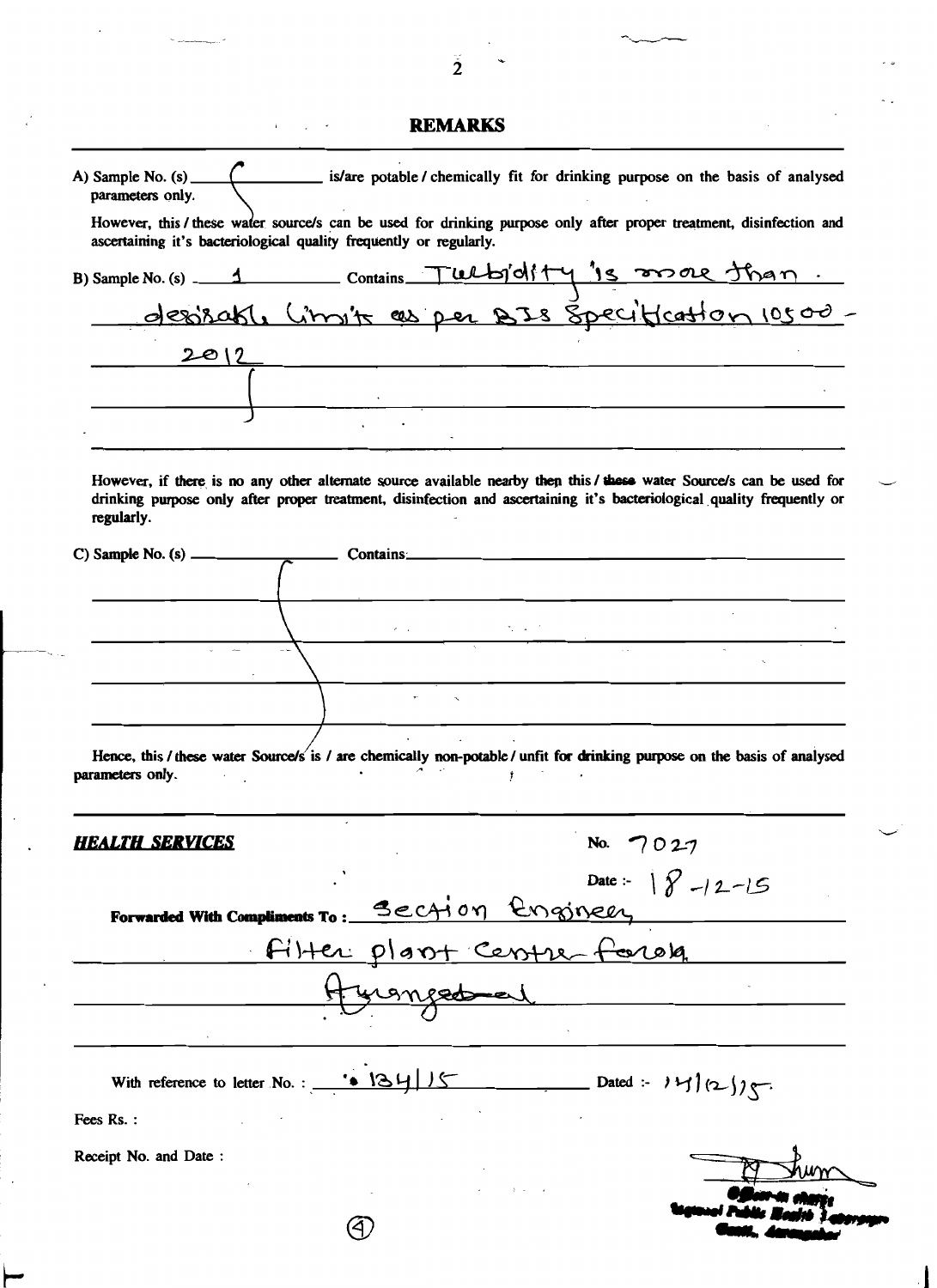शा.फो.झि.मु.,पुणे-र्पा/९४-(७,००० प्रती)-१०-२०१२

| महाराष्ट्र राज्य सार्वजनिक आरोग्य सेवा                                     |                                                                                   |                       |  |  |  |  |  |  |  |
|----------------------------------------------------------------------------|-----------------------------------------------------------------------------------|-----------------------|--|--|--|--|--|--|--|
| <del>- ग्रामीण/कुटीर रुग्णालय प्रयोगशाळा</del> , ''''''''''' ता.<br>जिल्हा |                                                                                   |                       |  |  |  |  |  |  |  |
| ई. मेल - ग्रीदेशीर्फ आरोग्य प्रवेगकाल, श्री. मद.                           |                                                                                   | दूरध्वनी क्र. 2370261 |  |  |  |  |  |  |  |
|                                                                            | पाणी <del>,त्रगु</del> न्याचा सूक्ष्मजीवीय अहवाल्                                 |                       |  |  |  |  |  |  |  |
| पाठविणाऱ्यांचे नाव व पत्ता                                                 | <u>V श्रश्ता <sup>ब्रा</sup>में</u> टोता, जल्ल्युदृष्टीकरल किंद्र, फारी <i>ला</i> |                       |  |  |  |  |  |  |  |
| पाठविणाऱ्यांचे पत्र क्रमांक व दिनांक                                       | $= 128/3/12/15$                                                                   |                       |  |  |  |  |  |  |  |
| प्रयोगशाळा संदर्भ क्रमांक                                                  | $-20,723-726$ .                                                                   |                       |  |  |  |  |  |  |  |
| नमुना घेतल्याचा दिनांक                                                     | $= 3/12/15$                                                                       |                       |  |  |  |  |  |  |  |
| नमुना पोहचल्याचा दिनांक                                                    |                                                                                   |                       |  |  |  |  |  |  |  |
| परीक्षण सरू केल्याचा दिनांक                                                |                                                                                   |                       |  |  |  |  |  |  |  |

|                                                                                                                                                                                                       |                         | नमुन्याचा<br>निश्चित |            |                    |  | M. P. N.<br>नमुन्याचे विवरण                      |       | 100 ml.<br>परीक्षणाचे निष्कर्ष | अभिप्राय |                    |
|-------------------------------------------------------------------------------------------------------------------------------------------------------------------------------------------------------|-------------------------|----------------------|------------|--------------------|--|--------------------------------------------------|-------|--------------------------------|----------|--------------------|
|                                                                                                                                                                                                       | अ.क्र                   | केलेला               | स्त्रोताचा | स्त्रोताचे स्थानिक |  | प्रभाग/वाडी/पाडा                                 | न्नाव |                                |          |                    |
|                                                                                                                                                                                                       |                         | क्रमांक              | प्रकार     | नाव                |  | वस्तीचे इ. नाव                                   |       | Thesmotolesant                 |          |                    |
|                                                                                                                                                                                                       | (၁                      | यृष्ट गाणी           |            |                    |  | रेंगुहुल तकी प्रदक्षि करें                       |       |                                |          |                    |
|                                                                                                                                                                                                       |                         |                      |            |                    |  |                                                  | œ     |                                |          |                    |
|                                                                                                                                                                                                       | இ                       |                      |            |                    |  | 900 द ल ली क्ष ने ज शु के                        | OO    |                                |          | पिष्ट्याञ्च आर्ग्य |
|                                                                                                                                                                                                       | ②                       |                      | 99         |                    |  | मुक्य राखीत नक्षत्रगर्श MBR                      | OO    |                                |          |                    |
|                                                                                                                                                                                                       | $\widehat{\mathscr{C}}$ |                      | ,,         |                    |  | काली चीक, पेण्यूहजाहबारोड़<br> -<br>  अप्ति, बाद | oo    |                                |          |                    |
| अभिप्राय :- पिण्यास अयोग्य पाण्यावर प्रमाणित क्लोरिनच्या मात्रेसह योग्य ती प्रक्रिया करून व सूक्ष्मजीवीय<br>पूनर्तपासणीनंतर पिण्यास योग्य असल्याची खात्री झाल्यानंतरच ते पाणी पिण्यासाठी वापरता येईल. |                         |                      |            |                    |  |                                                  |       |                                |          |                    |
| 6820<br>अहवाल क्रमांक :<br>फोनद्वारे/तारेने कळविल्याचा दिनांक :-                                                                                                                                      |                         |                      |            |                    |  |                                                  |       |                                |          |                    |
| दिनांक :-<br>$08 - 12 - 15$                                                                                                                                                                           |                         |                      |            |                    |  |                                                  |       |                                |          |                    |
| प्रत सादर:                                                                                                                                                                                            |                         |                      |            |                    |  |                                                  |       |                                |          |                    |
| (१) गटविकास अधिकारी, पंचायत समिती                                                                                                                                                                     |                         |                      |            |                    |  |                                                  |       |                                |          |                    |
| (२) जिल्हा आरोग्य अधिकारी, जिल्हा परिषद, जिल्हा                                                                                                                                                       |                         |                      |            |                    |  |                                                  |       |                                |          |                    |
|                                                                                                                                                                                                       | (3)                     |                      |            |                    |  |                                                  |       | री परिष्य अपीस्य बजोजवाल       |          |                    |

 $\widehat{5}$ 

frida ল্লাই বিষয়া কৰি বিষয়া হৈছে বিষয়া হৈছে বিষয়া হৈছে বিষয়া হৈছে বিষয়া হৈছে বিষয়া হৈছে বিষয়া হৈছে বিষয়া হৈ<br>প্ৰতিষ্ঠা হৈছে বিষয়া হৈছে বিষয়া হৈছে বিষয়া হৈছে বিষয়া হৈছে বিষয়া হৈছে বিষয়া হৈছে বিষয়া হৈছে বিষয়া হৈছে **काकी, धौरंपा**लाण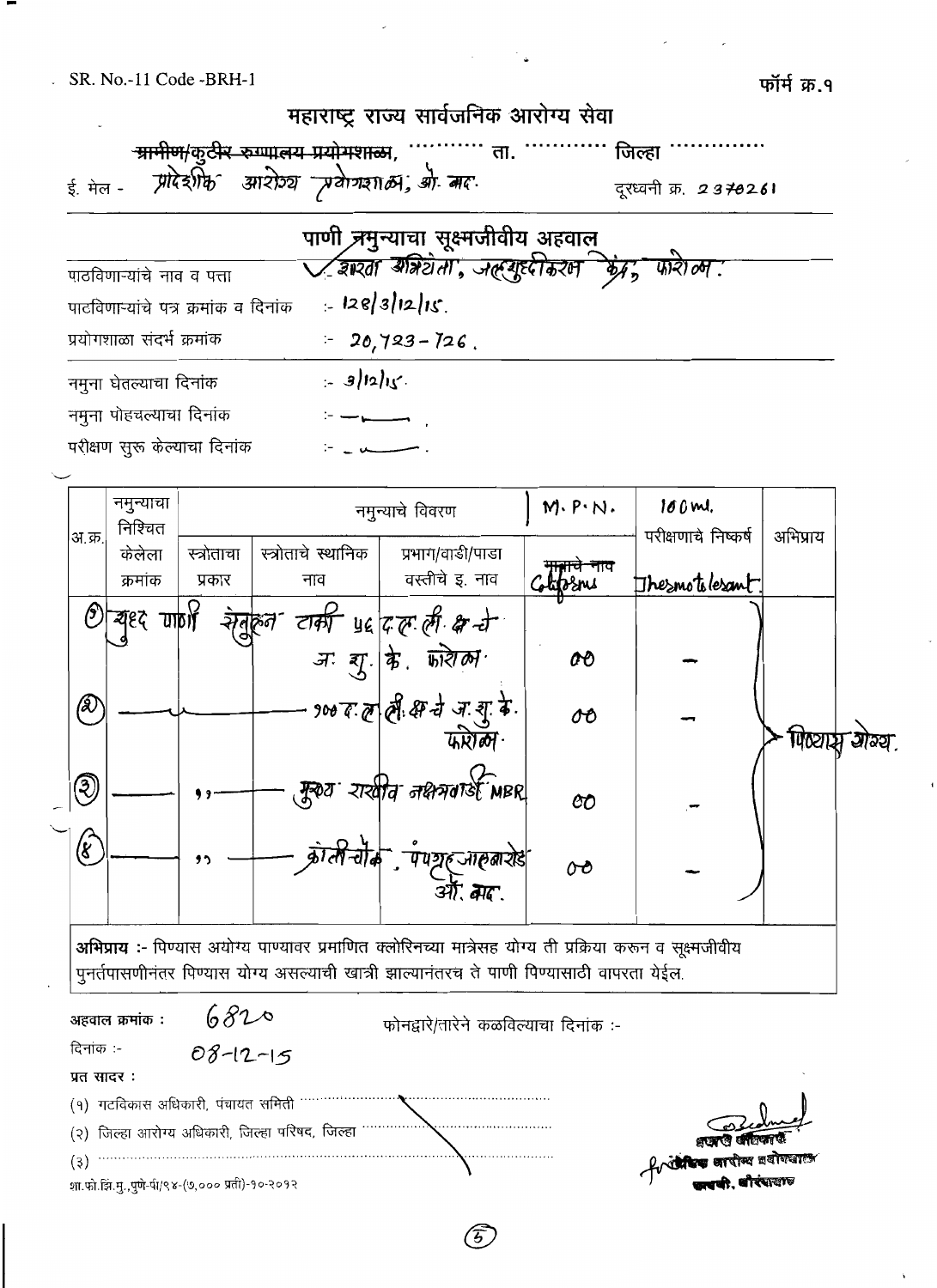SR. No.-11 Code -BRH-1



|                         | नमुन्याचा<br>निश्चित |                                               |                                                 | नमुन्याचे विवरण                                                                                                                                                                                         | $M \cdot P \cdot N \cdot$ | $100m1$ .<br>परीक्षणाचे निष्कर्ष |            |  |
|-------------------------|----------------------|-----------------------------------------------|-------------------------------------------------|---------------------------------------------------------------------------------------------------------------------------------------------------------------------------------------------------------|---------------------------|----------------------------------|------------|--|
| अ.क्र.                  | केलेला               | स्त्रोताचा                                    | स्त्रोताचे स्थानिक                              | प्रभाग/वाडी/पाडा                                                                                                                                                                                        |                           |                                  | अभिप्राय   |  |
|                         | क्रमांक              | प्रकार                                        | नाव                                             | वस्तीचे इ. नाव                                                                                                                                                                                          | orni                      | Thermotobergnt                   |            |  |
|                         | ब्युद्द              | U                                             |                                                 | योतुरुंन टाकी यह रक् लीक्ष                                                                                                                                                                              | Ô                         |                                  |            |  |
| R                       | शुद्ध                | पार्वो                                        | जल्ह्युक्ष्मिकरण केंद्र। फर्फेल'                | सेतूल् <i>न टाकी</i> poo र ह <i>ही क्ष</i>                                                                                                                                                              |                           |                                  | पिठ्यासुका |  |
| $\left[ 3\right]$       | -रो<br>ट्यूदृद       | <u>नह्ह्य</u> ृष्ट्योक्तव्यभ                  | िर्ग<br>टाका                                    | <i>যায়</i> োদ্ব দেৱী<br><b>ARC</b>                                                                                                                                                                     | 0                         |                                  |            |  |
|                         | गुद्द                | पाष                                           | dଡିଗ<br>てあ                                      | (भ. वा. आर. काराका.<br>क्रोमेन्गिक रणग्नेह,                                                                                                                                                             | Θ                         |                                  | पिष्यासचोख |  |
|                         |                      |                                               |                                                 | अभिप्राय :- पिण्यास अयोग्य पाण्यावर प्रमाणित क्लीरिनेच्या मात्रेसहे योग्य ती प्रक्रिया करून व सूक्ष्मजीवीय<br>पुनर्तपासणीनंतर पिण्यास योग्य असल्याची खात्री झाल्यानंतरच ते पाणी पिण्यासाठी वापरता येईल. |                           |                                  |            |  |
| दिनांक :-<br>प्रत सादर: | अहवाल क्रमांक :      | 6890<br>$\sigma$ $-1275$                      |                                                 | फोनद्वारे/तारेने कळविल्याचा दिनांक :-                                                                                                                                                                   |                           |                                  |            |  |
|                         |                      | (१) गटविकास अधिकारी, पंचायत समिती             |                                                 |                                                                                                                                                                                                         |                           |                                  |            |  |
|                         |                      |                                               | (२) जिल्हा आरोग्य अधिकारी, जिल्हा परिषद, जिल्हा |                                                                                                                                                                                                         |                           |                                  |            |  |
| (3)                     |                      | शा.फो.झि.मु.,पुणे-पी/९४-(७,००० प्रती)-१०-२०१२ |                                                 |                                                                                                                                                                                                         |                           |                                  |            |  |
|                         |                      |                                               |                                                 | 6)                                                                                                                                                                                                      |                           |                                  |            |  |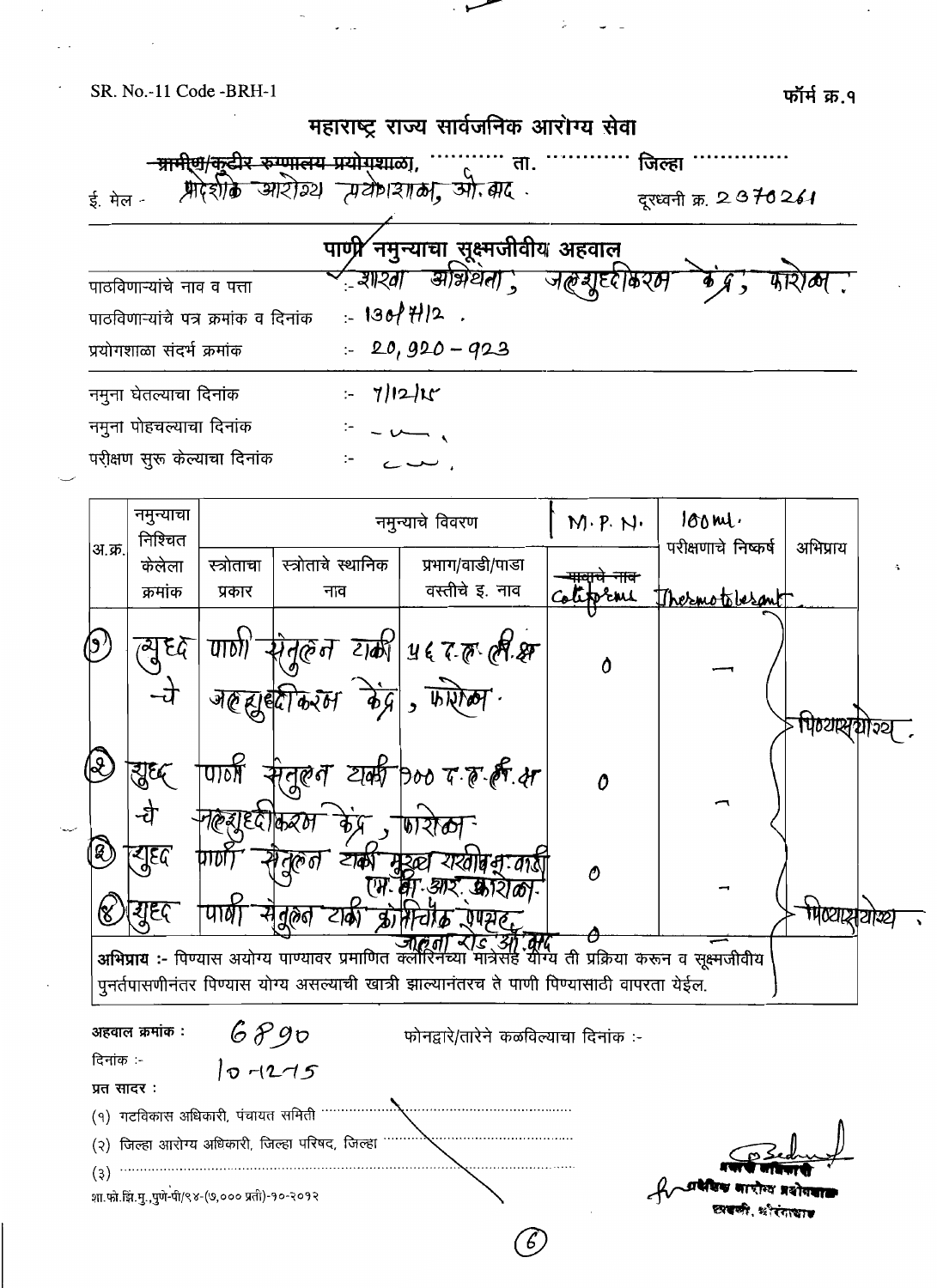### महाराष्ट्र राज्य सार्वजनिक आरोग्य सेवा 0240-02370261 प्रादेशिक, आरोग्य प्रयोगशाळा, औरंगाबाद दूरध्वनी क्र. पाणी नमुन्याचा सूक्ष्मजीवीय अहवाल ्जास्ता मन्निर्थना ; जल्गुरुरीर्रुरम केंद्र, फारोला : प्रति.  $131 | 18 | 12 | 15$ पाठविणाऱ्यांचे पत्र क्रमांक व दिनांक  $21096 - 21099$ प्रयोगशाळा संदर्भ क्रमांक  $\| \cdot \|$  $\| \cdot \|$ नमुना घेतल्याचा दिनांक नमुना पोहचल्याचा दिनांक परीक्षण सुरू केल्याचा दिनांक परीक्षणाचे निष्कर्ष प्रती १०० मि. ली. नमुन्यातील संभाव्य अ. नमुन्याचे विवरण इतर अभिप्राय सूक्ष्मजंतूची संख्या क्र. थरमोटॉलरंट कोलीफॉर्म्स कोलीफॉर्म्स  $\circledcirc$ ऱ्याद पार्णी संदलन वकी ५६ दल ही क्षे से उल्यू के करीन Ô 2 शुध्द पाणी सेतूलन खर्की १०० दल ही

शुद्द पार्ण लेतुरून क्री मुख्य  $\bigcirc$  $\boldsymbol{\theta}$ शखाने म. बारी एम. ली. अपि. जेतहा यका कोतीचीत न्य दृ  $UP<sub>1</sub>$ n प्रक्रिया केल्यानंतर व सूक्ष्मजीवीय पुनर्तपासणीनंतर विण्यास योग्य असल्याची अभिप्राय :- पिण्यास अयोग्य पाण्यावर योग्य प्रमाणात क्लोरिनचे खात्री झाल्यानंतरच ते पाणी पिण्यासाठी वापरता येईल.

 $\Omega$ 

क्ष वे अहम्युक्ते कारोना

गिव्यासयोन्य

 $6966$ दिनांक :-अहवाल क्रमांक : ,अभिप्राय तारेने कळविल्याचा दिनांक :  $16 - 12 - 15$ प्रत सादर: ................. (१) जिल्हा आरोग्य अधिकारी, जिल्हा परिषद, जिल्हा .......... (२) शल्यचिकित्सक, जिल्हा रुग्णालूय, जिल्हा ...  $(3)$   $\overline{r}$ 

(F)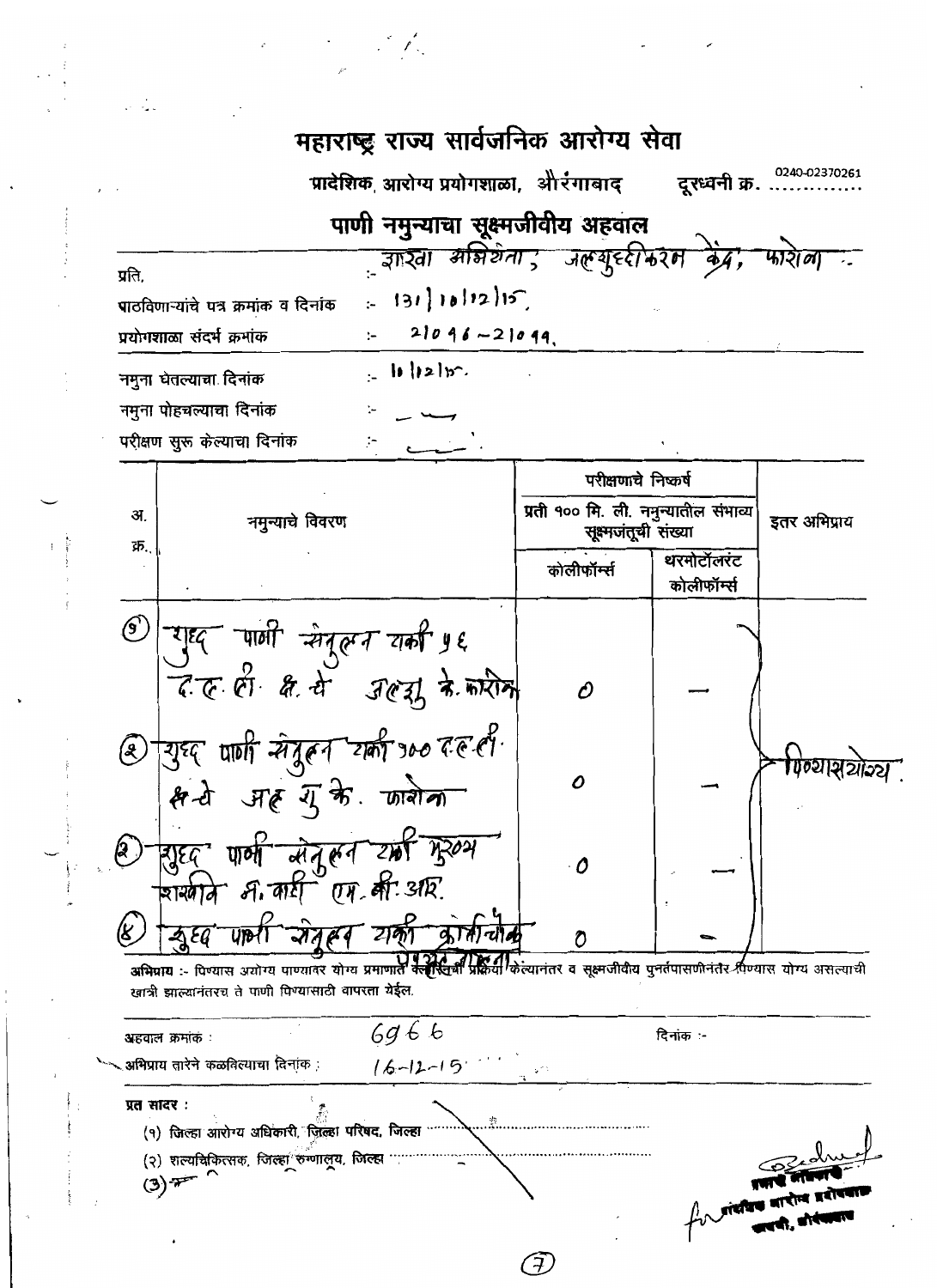SR. No.-11 Code -BRH-1

णिय्यस्थाय



न्युदृ .<br>संदुहन यकी ९०० द.ह.ही पाठो  $\circ$   $\circ$ अहू यू. के. कारोला ৱি ग्रह्द सिंदूलन टार्की मृश्व्य যাহনাম <u>ბ ტ</u>  $\frac{1}{2}$ — हो Eq UIDI) से तुरुंने टॉकी वु<br>अभिप्राप्य- पिण्यास अयोग्य पाण्यावर प्रमाणित क्लोरिनन 11**4>**<br>सह योग्य ती प्रक्रिया करून व सूक्ष्मजीवीय

पुनर्तपासणीनंतर पिण्यास योग्य असल्याची खात्री झाल्यानंतरच ते पाणी पिण्यासाठी वापरता येईल.

 $70B$ अहवाल क्रमांक : फोनद्वारे/तारेने कळविल्याचा दिनांक :-दिनांक :- $18 - 12 - 15$ प्रत सादर: (१) गटविकास अधिकारी, पंचायत समिती (२) जिल्हा आरोग्य अधिकारी, जिल्हा परिषद, जिल्हा  $(3)$ शा.फो.झि.मु.,पुणे-पी/९४-(७,००० प्रती)-१०-२०१२ 8,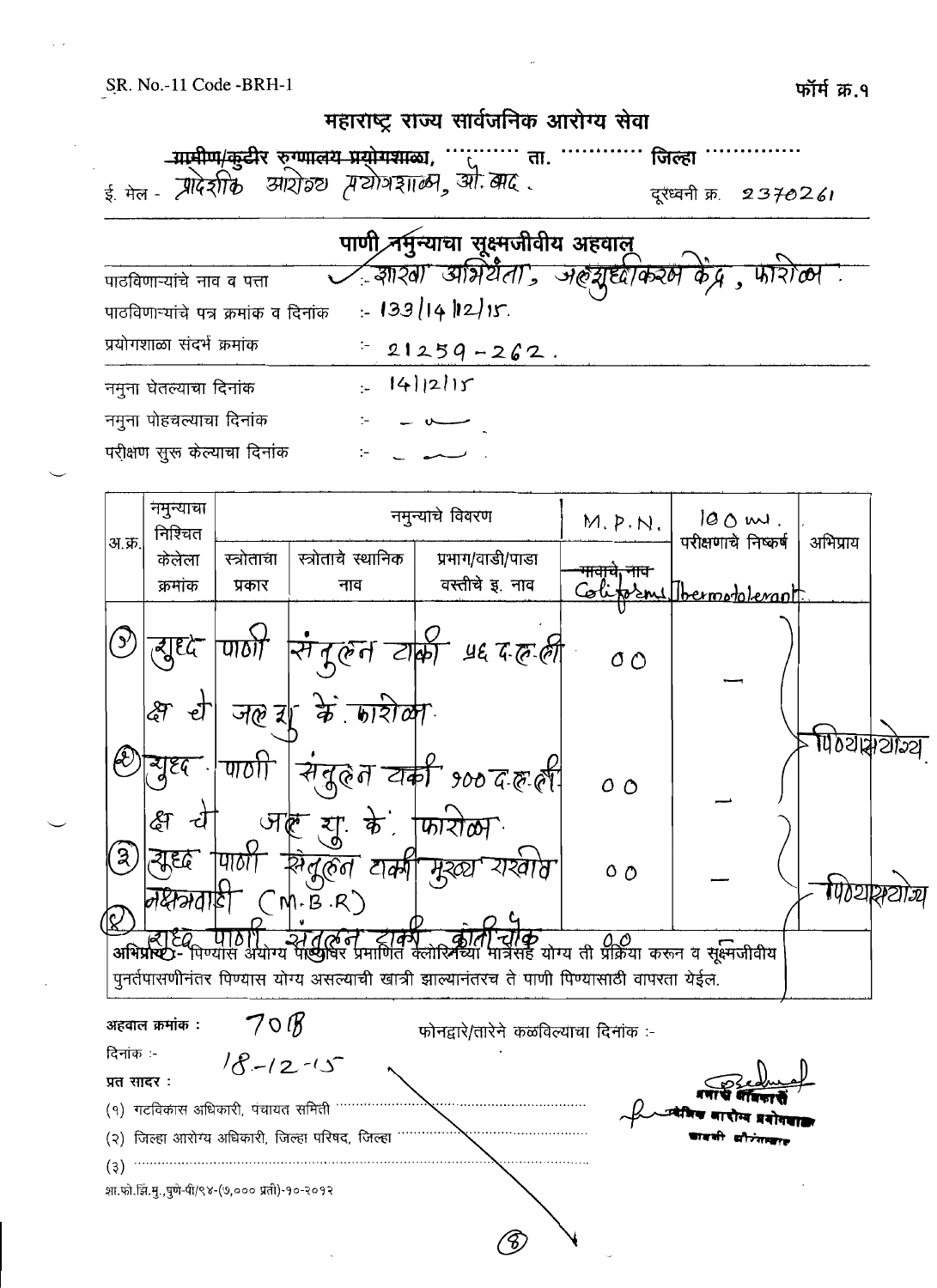SR. No.-11 Code -BRH-1



|                | नमुन्याचा<br>निश्चित                                                                                     |                      |                                | नमुन्याचे विवरण                                                                           | MAN           | 100 M                                                |          |  |  |
|----------------|----------------------------------------------------------------------------------------------------------|----------------------|--------------------------------|-------------------------------------------------------------------------------------------|---------------|------------------------------------------------------|----------|--|--|
| अ.क्र.         | केलेला<br>क्रमांक                                                                                        | स्त्रोताचा<br>प्रकार | स्त्रोताचे स्थानिक<br>नाव      | प्रभाग/वाडी/पाडा<br>वस्तीचे इ. नाव                                                        | CO(i forn     | <del>ररीक्षणाचे निष्कर्ष</del><br>Thermo<br>coliform | अभिप्राय |  |  |
|                |                                                                                                          |                      |                                |                                                                                           |               |                                                      |          |  |  |
| $\circledcirc$ |                                                                                                          |                      |                                | $\pi$ $\pi$ and $\pi$ and $\pi$ $\pi$                                                     | $\mathcal{O}$ |                                                      |          |  |  |
| $\circledcirc$ |                                                                                                          |                      |                                | 900 $\epsilon$ and $\epsilon_1$ baga man                                                  | Μ             |                                                      |          |  |  |
| $\binom{3}{2}$ |                                                                                                          |                      | बीः क्षाट                      | मेर्का सम्बीन लेखप्रताई गुर्ग                                                             |               |                                                      | 7077     |  |  |
| ⑦              |                                                                                                          |                      |                                | $\frac{1}{364241}$ = $\frac{1}{4485}$ (1944)                                              | Ô             |                                                      |          |  |  |
|                |                                                                                                          |                      | $\frac{1}{24}$ $\frac{1}{240}$ |                                                                                           |               |                                                      |          |  |  |
|                |                                                                                                          |                      |                                |                                                                                           |               |                                                      |          |  |  |
|                | अभिप्राय :- पिण्यास अयोग्य पाण्यावर प्रमाणित क्लोरिनच्या मात्रेसह योग्य ती प्रक्रिया करून व सूक्ष्मजीवीय |                      |                                |                                                                                           |               |                                                      |          |  |  |
|                |                                                                                                          |                      |                                | पुनर्तपासणीनंतर पिण्यास योग्य असल्याची खात्री झाल्यानंतरच ते पाणी पिण्यासाठी वापरता येईल. |               |                                                      |          |  |  |

| अहवाल क्रमाक :                                | 7111                                            | फोनद्वारे/तारेने कळविल्याचा दिनांक :- |                       |
|-----------------------------------------------|-------------------------------------------------|---------------------------------------|-----------------------|
| दिनांक :-                                     | $2-3-12-17$                                     |                                       |                       |
| प्रत सादर :                                   |                                                 |                                       | Bechwel               |
| (१) गटविकास अधिकारी, पंचायत समिती             |                                                 |                                       | $f$ atter and advance |
|                                               | (२) जिल्हा आरोग्य अधिकारी, जिल्हा परिषद, जिल्हा |                                       |                       |
| (3)                                           |                                                 |                                       |                       |
| शा.फो.झि.मु.,पुणे-पी/९४-(७,००० प्रती)-१०-२०१२ |                                                 |                                       |                       |

ή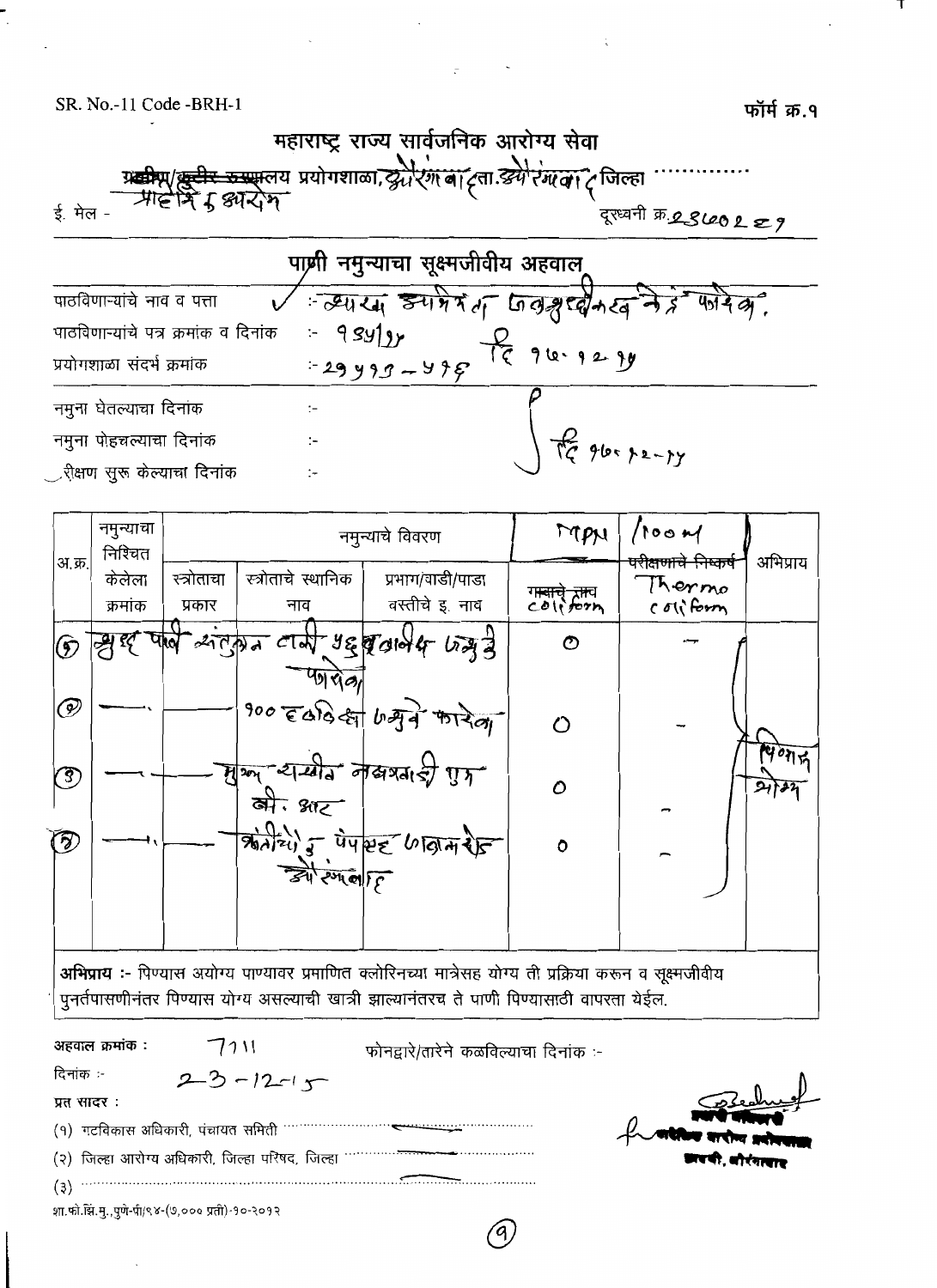

| र्णणी नमुन्याचा सूक्ष्मजीवीय अहवाल  |                                             |  |  |  |  |  |
|-------------------------------------|---------------------------------------------|--|--|--|--|--|
| पाठविणाऱ्यांचे नाव व पत्ता          | ज्याखा ठानियेता जिल सुष्टी करव नेहं कार्यका |  |  |  |  |  |
| पाठविणाऱ्याचे पत्र क्रमांक व दिनांक | $-930y$                                     |  |  |  |  |  |
| प्रयोगशाळा संदर्भ क्रमांक           | $-2900e-1229.92-99$                         |  |  |  |  |  |
| नमुना घेतल्याचा दिनांक              |                                             |  |  |  |  |  |
| नमुना पोहचल्याचा दिनांक             |                                             |  |  |  |  |  |
| परीक्षण सूरू केल्याचा दिनांक        | $\sqrt{\frac{2}{16}}$ $29.72 - 24$          |  |  |  |  |  |

| नमुन्याचा<br>निश्चित | नमुन्याचे विवरण      |                    | [100m]<br>MPN    |                                                                                                                                                                                                                                                                                                                                                                                                                                                                      | अभिप्राय                                                      |                                                   |
|----------------------|----------------------|--------------------|------------------|----------------------------------------------------------------------------------------------------------------------------------------------------------------------------------------------------------------------------------------------------------------------------------------------------------------------------------------------------------------------------------------------------------------------------------------------------------------------|---------------------------------------------------------------|---------------------------------------------------|
| केलेला               | स्त्रोताचा           | स्त्रोताचे स्थानिक | प्रभाग/वाडी/पाडा |                                                                                                                                                                                                                                                                                                                                                                                                                                                                      | Ther mo                                                       |                                                   |
|                      |                      |                    |                  |                                                                                                                                                                                                                                                                                                                                                                                                                                                                      |                                                               |                                                   |
|                      | $\frac{1}{2}$        |                    |                  | $\mathcal O$                                                                                                                                                                                                                                                                                                                                                                                                                                                         |                                                               |                                                   |
|                      |                      |                    |                  |                                                                                                                                                                                                                                                                                                                                                                                                                                                                      |                                                               |                                                   |
|                      |                      |                    |                  | $\mathcal O$                                                                                                                                                                                                                                                                                                                                                                                                                                                         |                                                               |                                                   |
| व्युब्द              |                      |                    |                  | $\mathcal O$                                                                                                                                                                                                                                                                                                                                                                                                                                                         |                                                               | 40117<br>24 84                                    |
| न्मुश्               | $4\overline{\omega}$ |                    |                  | $\cdot$ , O                                                                                                                                                                                                                                                                                                                                                                                                                                                          |                                                               |                                                   |
|                      | क्रमांक              | प्रकार             | नाव              | वस्तीचे इ. नाव<br>$\frac{1}{2}$ $\frac{1}{2}$ $\frac{1}{2}$ $\frac{1}{2}$ $\frac{1}{2}$ $\frac{1}{2}$ $\frac{1}{2}$ $\frac{1}{2}$ $\frac{1}{2}$ $\frac{1}{2}$ $\frac{1}{2}$ $\frac{1}{2}$ $\frac{1}{2}$ $\frac{1}{2}$ $\frac{1}{2}$ $\frac{1}{2}$ $\frac{1}{2}$ $\frac{1}{2}$ $\frac{1}{2}$ $\frac{1}{2}$ $\frac{1}{2}$ $\frac{1}{2}$<br>$900 \text{ GeV}$<br>पेणी सोवेजन टारी सुरुष सध्यी<br>$\frac{1}{2}$ and $\frac{1}{2}$ and $\frac{1}{2}$<br>4422 WRATZIS SHOW | ग <del>ाथाचे नाव</del><br>C <sup>7</sup> 0 ( <i>रे</i> ञ्य्यू | <del>परीक्षणाचे निष्</del> कर्ष<br>$col$ f $em$ . |

अभिप्राय :- पिण्यास अयोग्य पाण्यावर प्रमाणित क्लोरिनच्या मात्रेसह योग्य ती प्रक्रिया करून व सूक्ष्मजीवीय पुनर्तपासणीनंतर पिण्यास योग्य असल्याची खात्री झाल्यानंतरच ते पाणी पिण्यासाठी वापरता येईल.

अहवाल क्रमांक : ' 22 फोनद्वारे/तारेने कळविल्याचा दिनांक :-दिनांक :- $1127075$ प्रत सादर: (१) गटविकास अधिकारी, पंचायत समिती """"""""""""""  $(3)$ शा.फो.झि.मू.,पूर्ण-पी/९४-(७,००० प्रती)-१०-२०१२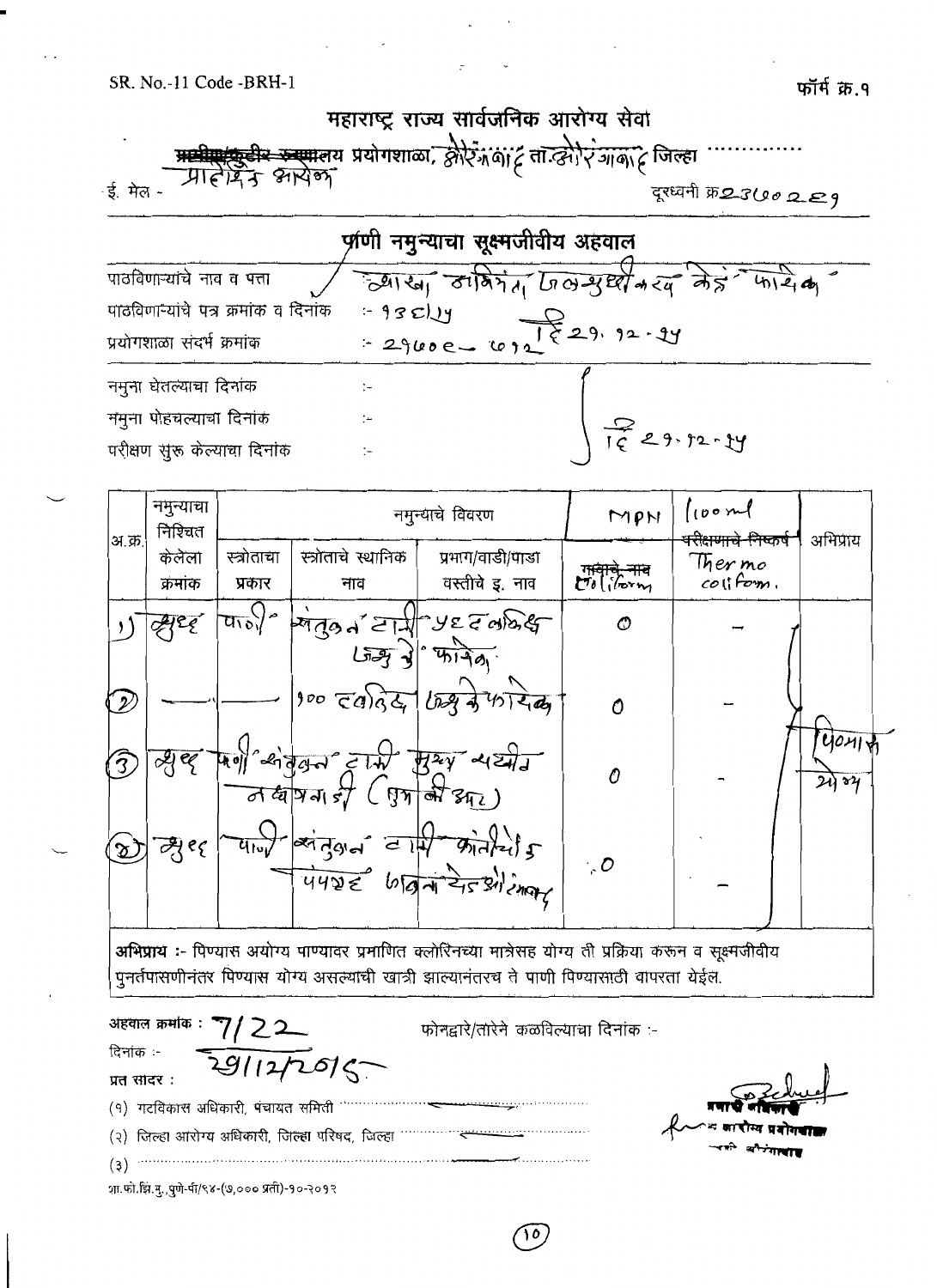

| पाणी नमुन्याचा सूक्ष्मजीवीय अहवाल    |                 |                                           |  |  |  |  |
|--------------------------------------|-----------------|-------------------------------------------|--|--|--|--|
| पाठविणाऱ्यांचे नाव व पत्ता           |                 | / न्यासा अपिर्माता जिस्टरी मरन लेई फारोका |  |  |  |  |
| पाठविणाऱ्यांचे पत्र क्रमांक व दिनांक | $-93694$        |                                           |  |  |  |  |
| प्रयोगशाळा संदर्भ क्रमांक            | $= 22920 - 923$ | $T_{9}^{2}$ 2 $(12.29)$                   |  |  |  |  |
| नमुना घेतल्याचा दिनांक               |                 |                                           |  |  |  |  |
| नमुना पोहचल्याचा दिनांक              |                 |                                           |  |  |  |  |
| परीक्षण सुरू केल्याचा दिनांक         |                 | $T_{C}$ $20.92.9y$                        |  |  |  |  |

| अ.क्र. | नमुन्याचा<br>निश्चित | नमुन्याचे विवरण      |                                                                 | M<br>$\int$ $\int$ $\sigma$ $\mu$                            |                                       | अभिप्राय                                           |          |
|--------|----------------------|----------------------|-----------------------------------------------------------------|--------------------------------------------------------------|---------------------------------------|----------------------------------------------------|----------|
|        | केलेला<br>क्रमांक    | स्त्रोताचा<br>प्रकार | स्त्रोताचे स्थानिक<br>नाव                                       | प्रभाग/वाडी/पाडा<br>वस्तीचे इ. नाव                           | <del>पावाचे ना</del> व<br>$co()$ form | <del>परीक्षणाचे निष्</del> कष<br>Themo<br>coliform |          |
|        | 29                   | पान                  | $\sqrt{1994}$<br>$\overline{arg\frac{1}{2}}$ and $\overline{e}$ | $cosh^{-1}322086$                                            | Ω                                     | ᠸᢇ                                                 |          |
| D      | 29                   |                      | ,<br>ल्युन तारी-<br>577                                         | $1000$ care of<br>47730                                      | $\mathcal O$                          |                                                    | $10 - 4$ |
| Í)     | 男臣                   | typ.                 | 54                                                              | Megit at guy state<br><i>শ্যি না প্রা</i>                    | $\mathcal{O}$                         |                                                    | 2021     |
| F      | LQ.<br>Ą             | 41 W                 | শিন্তৰ নাম                                                      | $\mathcal{B}$ ideu $\mathcal{F}$<br>पेपयह जिल्ल रिज्योरमाया? | $\cdot$ 0                             |                                                    |          |

अभिप्राय :- पिण्यास अयोग्य पाण्यावर प्रमाणित क्लोरिनच्या मात्रेसह योग्य ती प्रक्रिया करून व सूक्ष्मजीवीय पुनर्तपासणीनंतर पिण्यास योग्य असल्याची खात्री झाल्यानंतरच ते पाणी पिण्यासाठी वापरता येईल.

| अहवाल क्रमांक :                               | 7248             | फोनद्वारे/तारेने कळविल्याचा दिनांक :- |                                                |
|-----------------------------------------------|------------------|---------------------------------------|------------------------------------------------|
| दिनांक :-                                     |                  |                                       |                                                |
| प्रत सादर :                                   | $O(1 - O1 - 16)$ |                                       |                                                |
|                                               |                  |                                       |                                                |
|                                               |                  |                                       |                                                |
| (3)                                           |                  |                                       |                                                |
| शा.फो.झि.मु.,पुणे-पी/९४-(७,००० प्रती)-१०-२०१२ |                  |                                       | प्रबादी जयकारी ।<br>परिच्छा जारोग्य प्रशेषवाड़ |
|                                               |                  |                                       |                                                |

 $\mathbf{H}$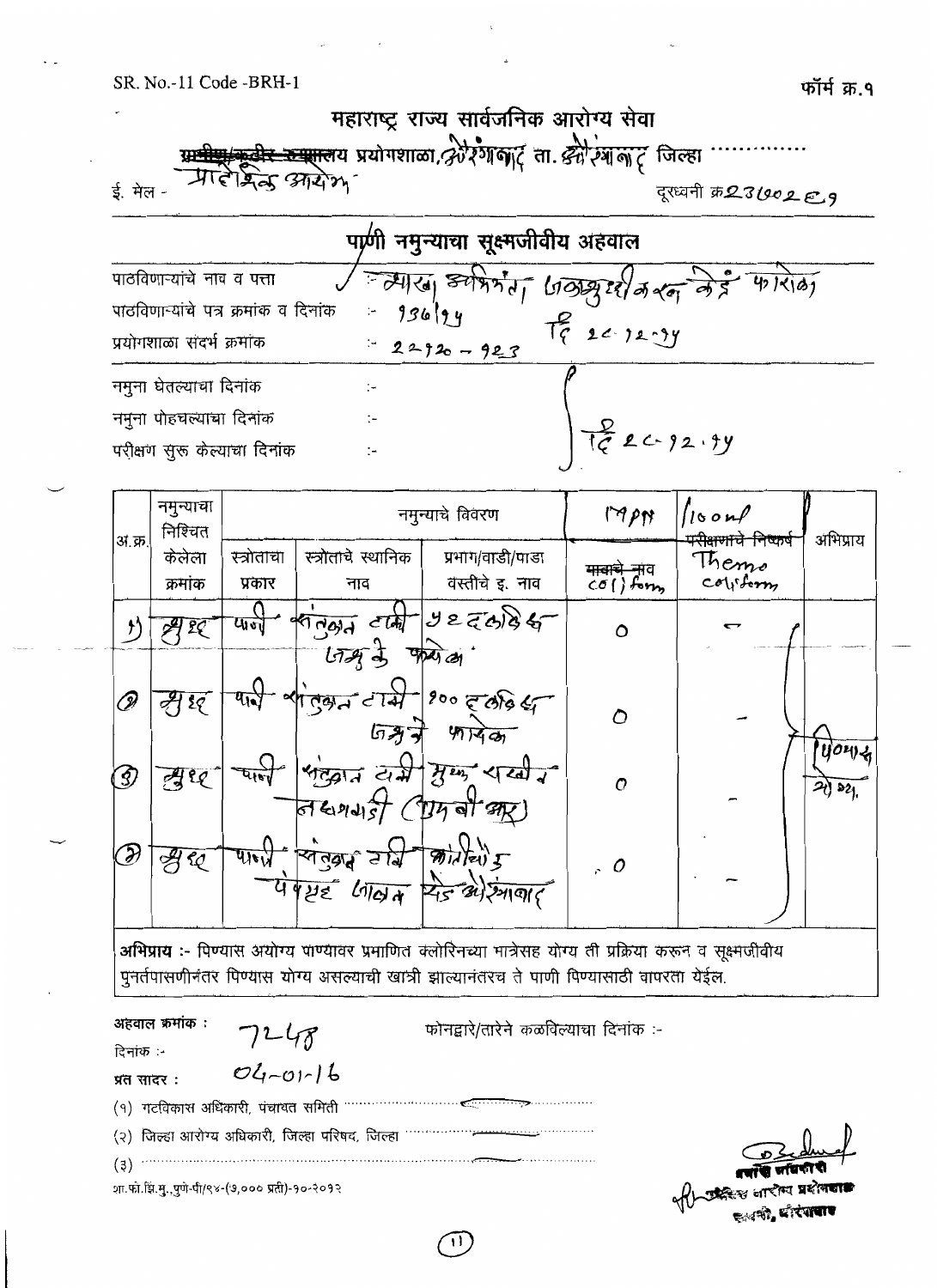SR. No.-11 Code -BRH-1

फॉर्म क्र.१

महाराष्ट्र राज्य सार्वजनिक आरोग्य सेवा प्रामीण करी करणालय प्रयोगशाला द्वीर अंबाट ता. द्वी जिल्हा र्ड मेल -दुरध्वनी क्र*23'002 ∈.* १ पार्णी नमुन्याचा सूक्ष्मजीवीय अहवाल

 $98294$ 

 $\ddot{\phantom{0}}$ 

डर्मेमनेता पिल स्वीक श्ल

<u>ह</u><br>हि ९१.१२-१५

 $2270 - 702$   $729.12.9$ 

पाठविणाऱ्यांचे नाव व पत्ता पाठविणाऱ्यांचे पत्र क्रमांक व दिनांक प्रयोगशाळा संदर्भ क्रमांक नमुना घेतल्याचा दिनांक ţ. नमुना पोहचल्याचा दिनांक  $\ddot{ }$ 

परीक्षण सूरू केल्याचा दिनांक

|  |                | नमुन्याचा<br>निश्चित | नमुन्याचे विवरण      |                                                     | MPN                                          | 100n                    | अभिप्राय                                |     |  |
|--|----------------|----------------------|----------------------|-----------------------------------------------------|----------------------------------------------|-------------------------|-----------------------------------------|-----|--|
|  | अ.क्र.         | केलेला               | स्त्रोताचा           | स्त्रोताचे स्थानिक                                  | प्रभाग/वाडी/पाडा                             | <del>गावाचे ना</del> व  | <del>पराक्षणाचे निष्कर्ष</del><br>Themo |     |  |
|  |                | क्रमोक               | प्रकार               | नाव                                                 | वस्तीचे इ. नाव                               | $co$ $\frac{1}{1}$ form | collform                                |     |  |
|  |                | LÇ                   | चान                  |                                                     | শ্বন্দ তার্ক্ষ ५९ ইঙ্গঙ্ক<br>द्ध मिश्र कारोब | Ο                       |                                         |     |  |
|  | $^\mathscr{D}$ |                      |                      | आरबर टार्म<br>$\mathfrak{ls}$ $\mathfrak{F}$        | 90070078<br>40245                            | Ο                       |                                         | 10x |  |
|  | Ŋ              | জ্                   | प्राण<br>$\bm{\tau}$ | لتراع مهولتي<br>$\overline{\sigma}$ and             | समात<br><b>M209</b><br>ुम बी भ $\nabla$ )    | 0                       |                                         | 243 |  |
|  | O)             | ट्टी ध्र             | पान                  | $\overline{39d}$ $\leq$ lal<br>पेपल्ल्ड मित्रमेशेडड | $Md$ $243$<br>424910                         | Ο                       |                                         |     |  |

अभिप्राय :- पिण्यास अयोग्य पाण्यावर प्रमाणित क्लोरिनच्या मात्रेसह योग्य ती प्रक्रिया करून व सूक्ष्मजीवीय ्<br>पुनर्तपासणीनंतर पिण्यास योग्य असल्याची खात्री झाल्यानंतरच ते पाणी पिण्यासाठी वापरता येईल.

अहवाल क्रमांक : 7320 फोनद्वारे/तारेने कळविल्याचा दिनांक :-टिनांक :- $04 - 01 - 16$ प्रत सादर:  $(9)$  गटविकास अधिकारी, पंचायत समिती ……………… (२) जिल्हा आरोग्य अधिकारी, जिल्हा परिषद, जिल्हा  $(3)$ 

शा.को.झि.मु.,पुणे-पी/९४-(७,००० प्रती)-१०-२०१२